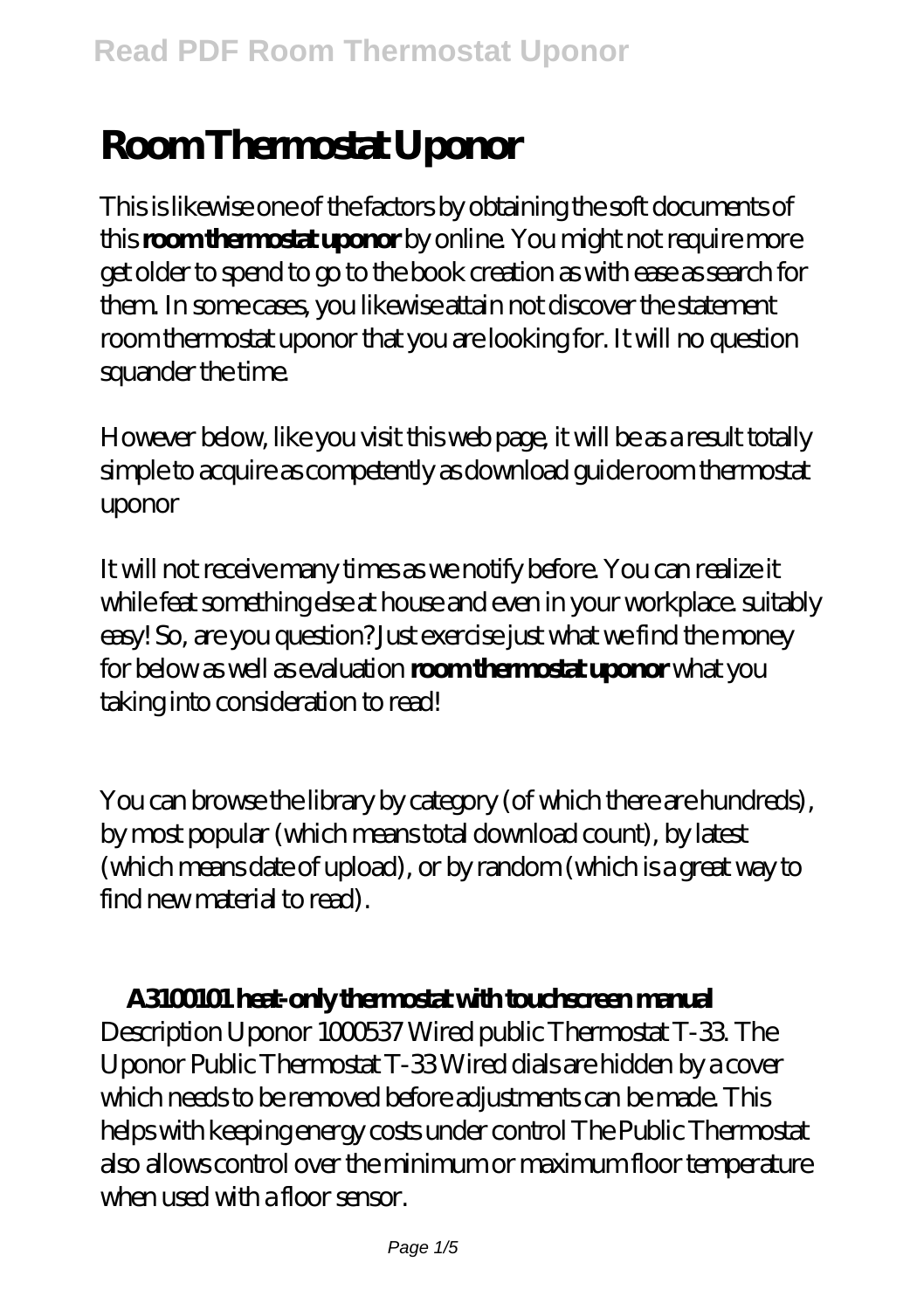## **Amazon.com: Uponor Wirsbo A3030101 Room Thermostat ...**

This is because radiant filter to create a stable reading and systems heat the mass and the consistent operation. If each room objects in the room. The Uponor temperature reading displayed thermostat uses optimized control as it is sensed, the temperature logic to control radiant systems. Page 3: Normal Operation Uponor is not responsible ...

#### **Room temperature control - Uponor**

Uponor Smatrix Style thermostats. Slim room thermostat with operative temperature sensor; Energy savings of up to 20% due to innovative autobalancing technology Uponor Smatrix Move supply temperature controls. Pump groups with modular concept for almost every building type; Energy ...

## **Residential Solutions | Uponor**

Uponor Radio T-45 Display Thermostat The Uponor Radio T-45 24V Display Thermostat is designed as a wireless single room temperature sensor. It measures and displays the perceived room temperature via an LCD display and transmits to the Uponor wireless wiring centre. Key features of the Uponor Radio T-45 display thermostat Display shows ...

## **T75 digital thermostat registration old style by Uponor UK ...**

• Uponor Smatrix Wave Thermostat Prog + RH T-168 the setpoint temperature, a demand to change the • Uponor Smatrix Wave Timer I-163 (Wave only) room temperature is created and sent to the controller.

# **Uponor Wired public Thermostat T-33 | Underfloor Store**

Room thermostats. The Uponor Control System may be controlled with the help of three types of thermostats. These may be used separately or together: Thermostat Display T-75: 1. Page 2/5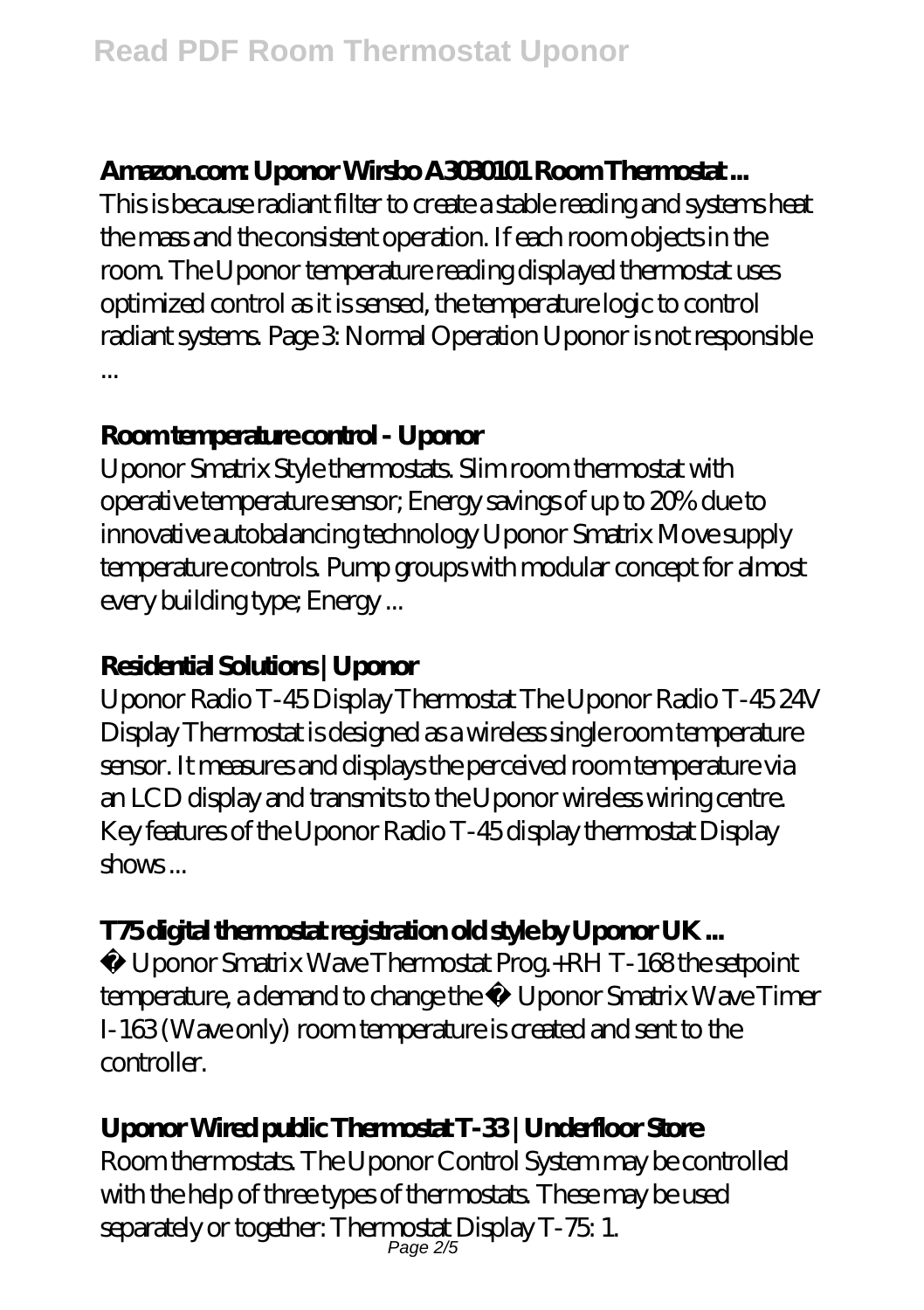## **Uponor Thermostat Radio Control System - YouTube**

Uponor heat-only thermostats with touchscreen are designed specifically for radiant floor heating in specialized zones of the ... easyto-read numbers. The thermostat can control room temperature through operative temperature sensing, an optional floor sensor or a combination of ... The thermostat is designed to operate using two wires...

## **Heat only thermostats | Uponor**

Uponor Heat-only Thermostat with Touchscreen l 3 Note: Avoid mounting the thermostat on a return-air chase or where the temperature inside the wall differs from the room temperature. If that is unavoidable, it may be necessary to plug or seal the wire hole opening to prevent the environment inside the wall from affecting the thermostat's...

## **Room temperature control with smart home is ... - Uponor**

Uponor (Wirsbo) A3100101 - Heat-only Thermostat with Touchscreen - The Uponor Heat-only Thermostat with Touchscreen (A3100101) is designed for precise temperature control of hydronic radiant heating applications. The thermostat uses fully automatic differential and pulse width modulation (PWM) control functions to ensure each radiant zone is comfortable and energy efficient.

#### **UPONOR A3030101 INSTRUCTION SHEET Pdf Download | ManualsLib**

The Uponor Heat-only Thermostat with Touchscreen (A3100101) is designed for precise temperature control of hydronic radiant . heating applications. ... below the desired room setting, the thermostat manages the application of heat by varying the on-and-off cycles (PWM).

# **Uponor Thermostats | Underfloor Heating Controllers ...** Page 3/5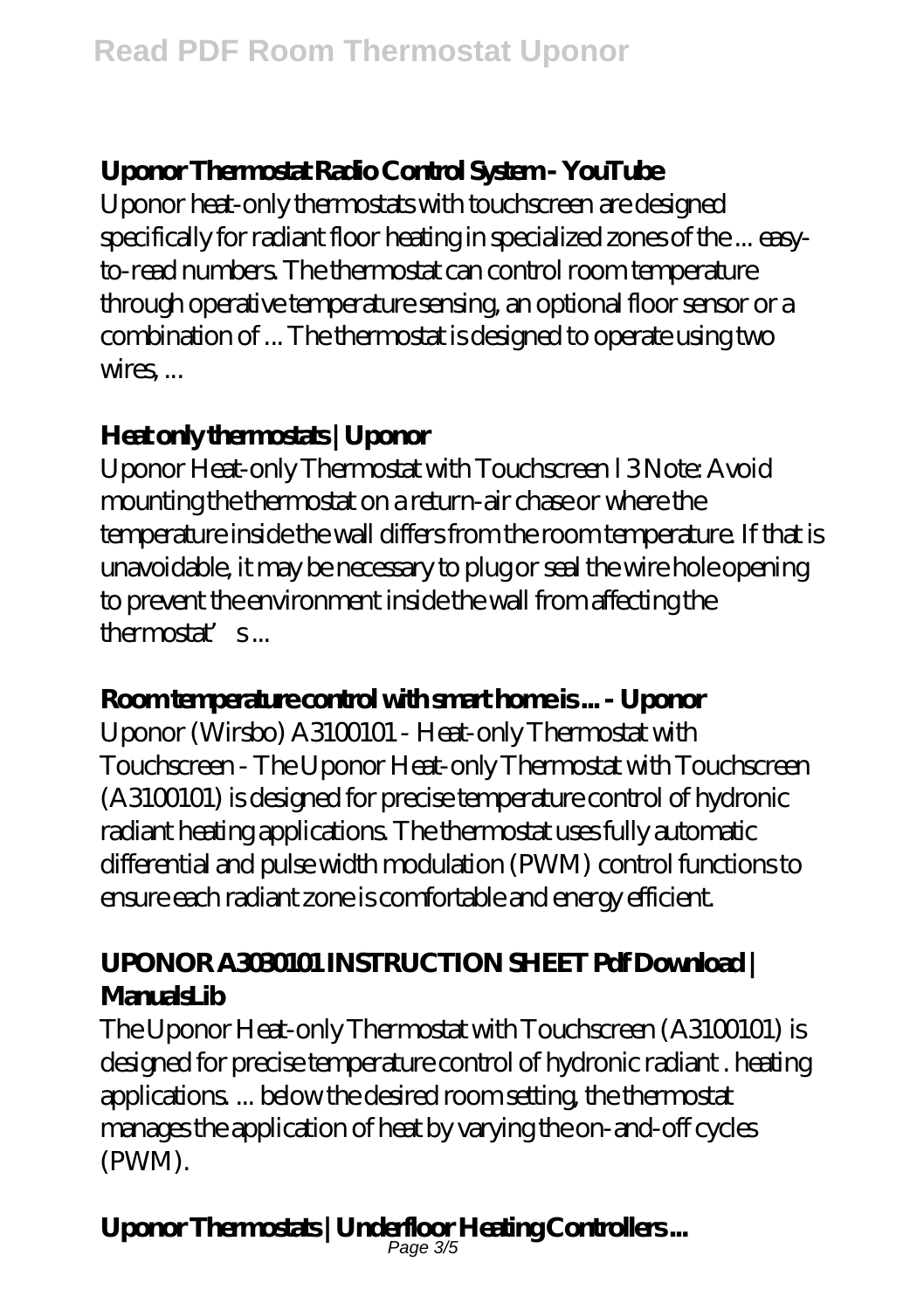The Uponor individual room control enables temperature control according to the temperature you feel. The simply and efficiently designed temperature sensor ...

## **Uponor Heat-only Thermostat with Touchscreen**

up to 6 room thermostats and 8 actuators. Support for additional thermostats and actuators can be made via the controller extension. This product can be used for wireless and wired installations. 2: Uponor Smatrix Pulse Communication Module. For connection between Uponor Smatrix Pulse system, Uponor Smatrix Pulse App and the Uponor cloud.

# **Uponor Smatrix Style | Uponor**

230v Thermostats. This wired low voltage thermostat is a great alternative to the Uponor Smatrix. These thermostats offer the convenience of plug and play, meaning that you can have a connection of up to 6 different room thermostats and up to 14 thermal actuators; these thermostats are ideal for wet underfloor heating systems.

# **Underfloor heating controls | Uponor**

With Uponor Smatrix Style, Uponor presents an elegant and very slim room thermostat that combines modern design with advanced measuring technology. As part of the intelligent Uponor Smatrix control system, the thermostat continuously monitors the operating temperature and thus contributes to optimum room temperature control with maximum comfort and high energy-efficiency.

# **Room Thermostat Uponor**

The use of intelligent control technology in offices is also increasing. Uponor has the right solution for every scenario. For example, wireless control of the heating system with the Uponor Smatrix Wave control system – mobile on the go. Or the Wired individual room temperature control - a wired low-voltage variant. Page 4/5